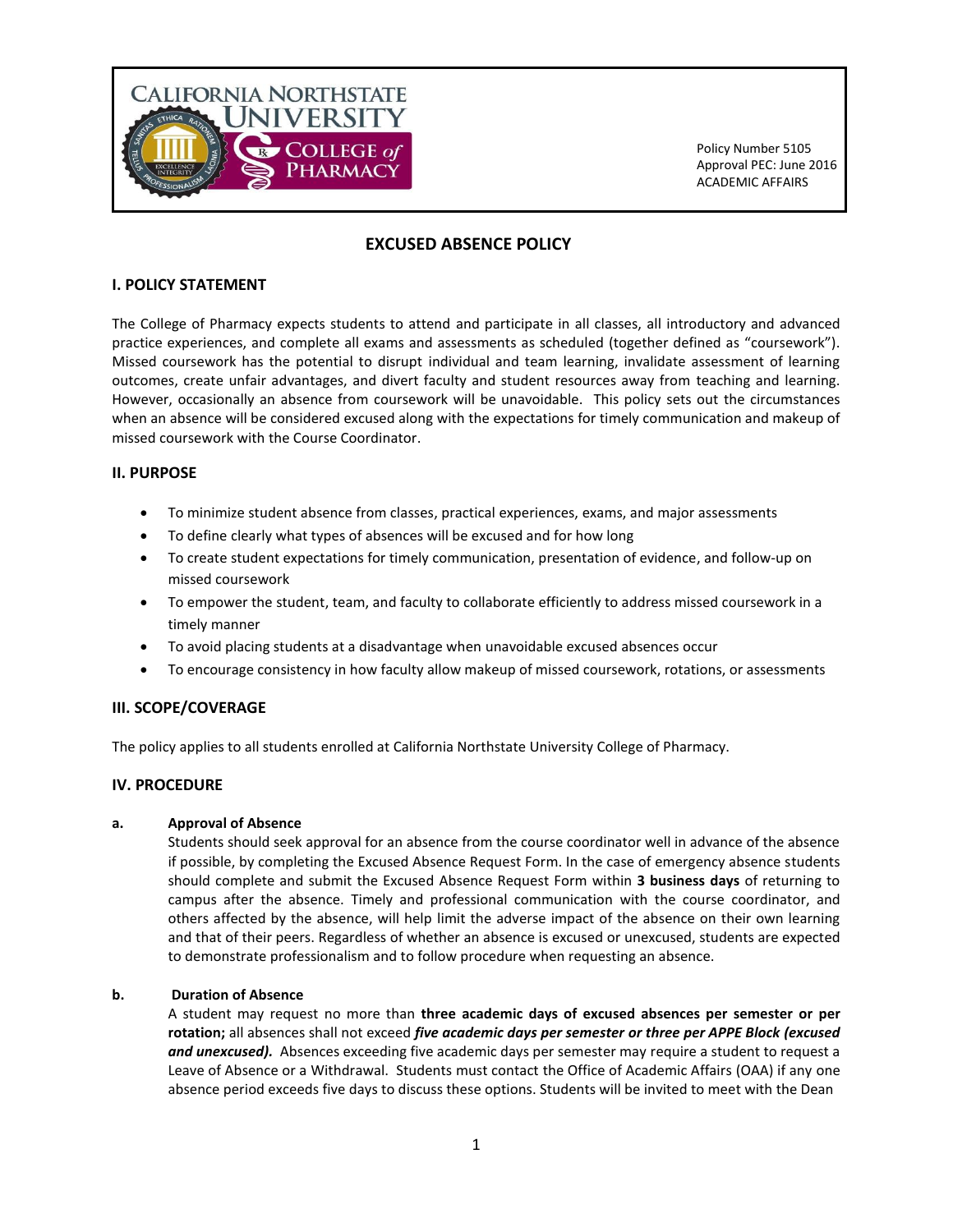

for Academic Affairs in cases where a number of separate absences in a semester have reached the cumulative maximum.

# **c. Type of Excused Absence**

A student may request an excused absence, from the course coordinator, only for reasons listed below:

- Medical (self or immediate family)
- Military duty
- **•** Immigration & Naturalization
- Jury duty
- Legal
- Bereavement (first degree relative)
- Involvement in traffic accident documented by law enforcement report
- Professional Leave conferences, invited presentations/posters, competitions, or residency interviews (requires verification of academic standing).

#### **d. Makeup Allowances**

Students are responsible for contacting the course coordinator to arrange makeup of coursework, otherwise they will receive zero. A student seeking an excused absence should complete the Excused Absence Request Form and seek the Course Coordinator's signature for each course the student was absent **within 3 business days** upon return to courses or campus. The form must then be given to the Dean of Academic Affairs, who will approve or not the absence request. The OAA will notify the student and course coordinator of the outcome of the absence request.

If an absence is excused students will be allowed the option to make up missed coursework, rotations, or missed assessments. The nature and type of makeup, makeup time, date, format, duration, and grading is at the sole discretion of the Course Coordinator, but in general Coordinators will draw the following distinction between 'high' and 'low' stakes assessments/coursework, and professional leave:

- A student who is absent for a 'high stakes' exam or other such activity considered high stakes, provided the absence has been excused, will be required and allowed to make up.
- If a students is absent for a 'low stakes' assessment the Course Coordinator may choose to drop the missed coursework from the gradebook or provide a makeup opportunity
- A student requesting an absence to attend a professional meeting must demonstrate they are in good academic standing. Requests for professional leave must be submitted at least **10 business days in advance of the professional conference attendance**. If attendance coincides with a high stakes exam it is highly likely that the absence will be denied.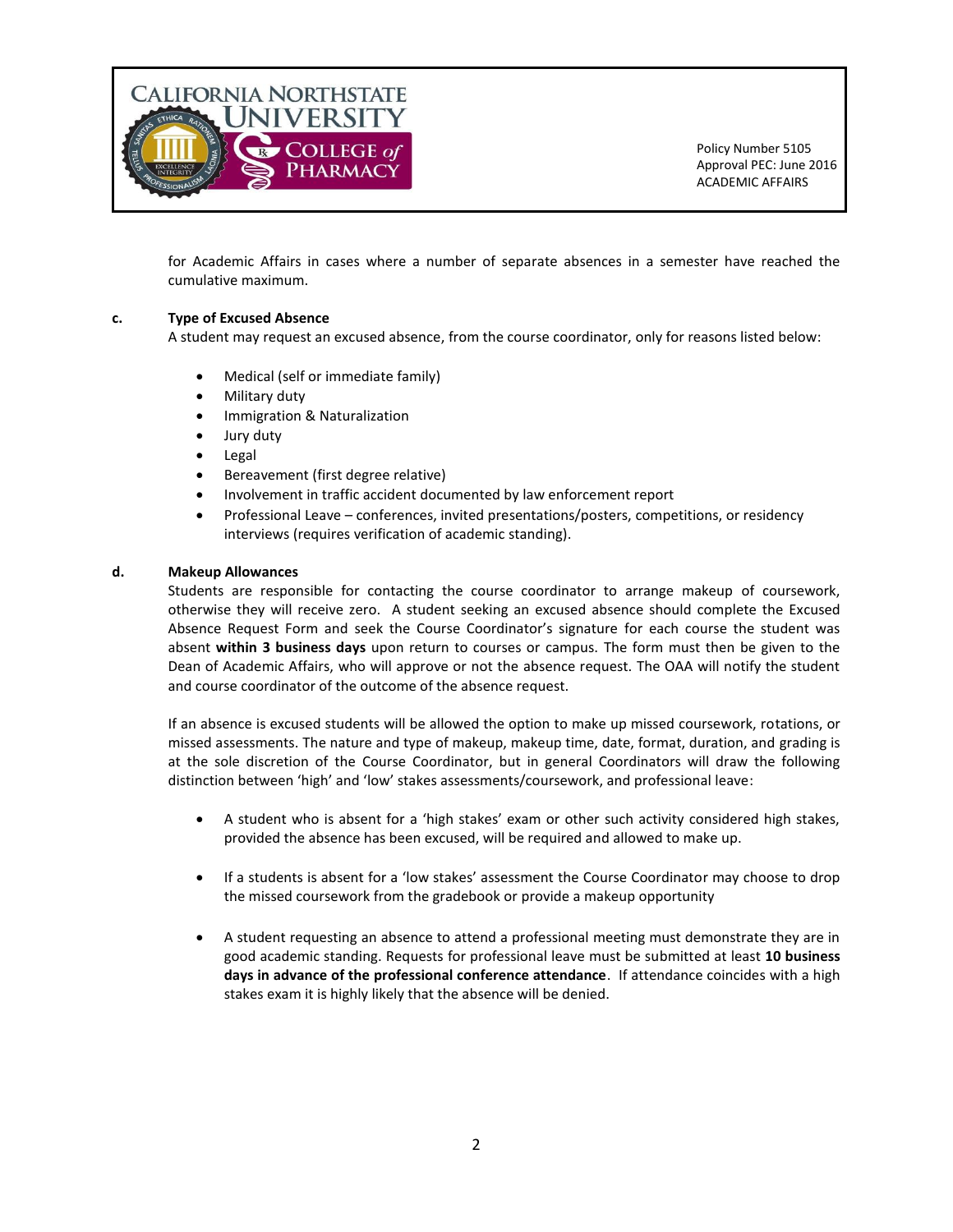

### **e. High Stakes Absences**

A High Stakes Absence is defined when a student misses ANY of the following: an IPPE or APPE rotation, or part thereof, an exam, delivering a presentation, project, poster, participation in any course activity listed on the Calendar of Important Dates on the front page of the course syllabus, any course activity specifically designated High Stakes in the course syllabus, or any missed coursework worth 5% or more of the overall course grade.

This category of absence will be held to the highest standard for documentation and communication. A student requesting to receive an excused High Stakes Absence must satisfy the following criteria:

- Nature: The nature of the absence is listed under the 'May Request' list above. Note: the Course Coordinator can choose to exclude excusing Professional Leave for High Stakes Absences, please contact the Course Coordinator in advance.
- Urgent and Necessary: The nature of the absence must demand immediate attention by the student to avoid significant harm or loss. Note: Staying home or scheduling a medical visit for a routine cold, flu, nausea, migraine, dental visit, physical, annual exam or other nonemergency illness generally does not satisfy this criterion.
- Unavoidable: Students must demonstrate that the absence could not be anticipated and cannot be avoided by way of rescheduling to avoid the High Stakes Absence. Students must also demonstrate they returned to courses as early as possible and safe.
- Timely Communication: The student reaches out in writing (typically by email) directly to the Course Coordinator as soon as it is possible and safe to do so, providing preliminary details of the nature and urgency of the absence. Where possible, this is done in advance of the absence.
- Well-Documented: A fully completed Excused Absence Request Form must be submitted to the Course Coordinator. The student must provide sufficient written documentation demonstrating in detail the above criteria, no later than 3 business days after the student returns to any course or to campus. The student must respond to requests by the Course Coordinator for additional documentation in a timely manner and no later than 48 hours following each request made by the Course Coordinator.

Makeup coursework for a High Stakes Absence: As any missed assessments or exams may be compromised by the delay in assessment, it is recommended (but not required) that the Course Coordinator add to or replace the original assessment with a one-on-one oral and/or written exam. The student should notify the Course Coordinator immediately upon their return to campus, even if full documentation of the High Stakes Absence is pending, and be prepared to complete the makeup coursework at any time as designated by the Course Coordinator.